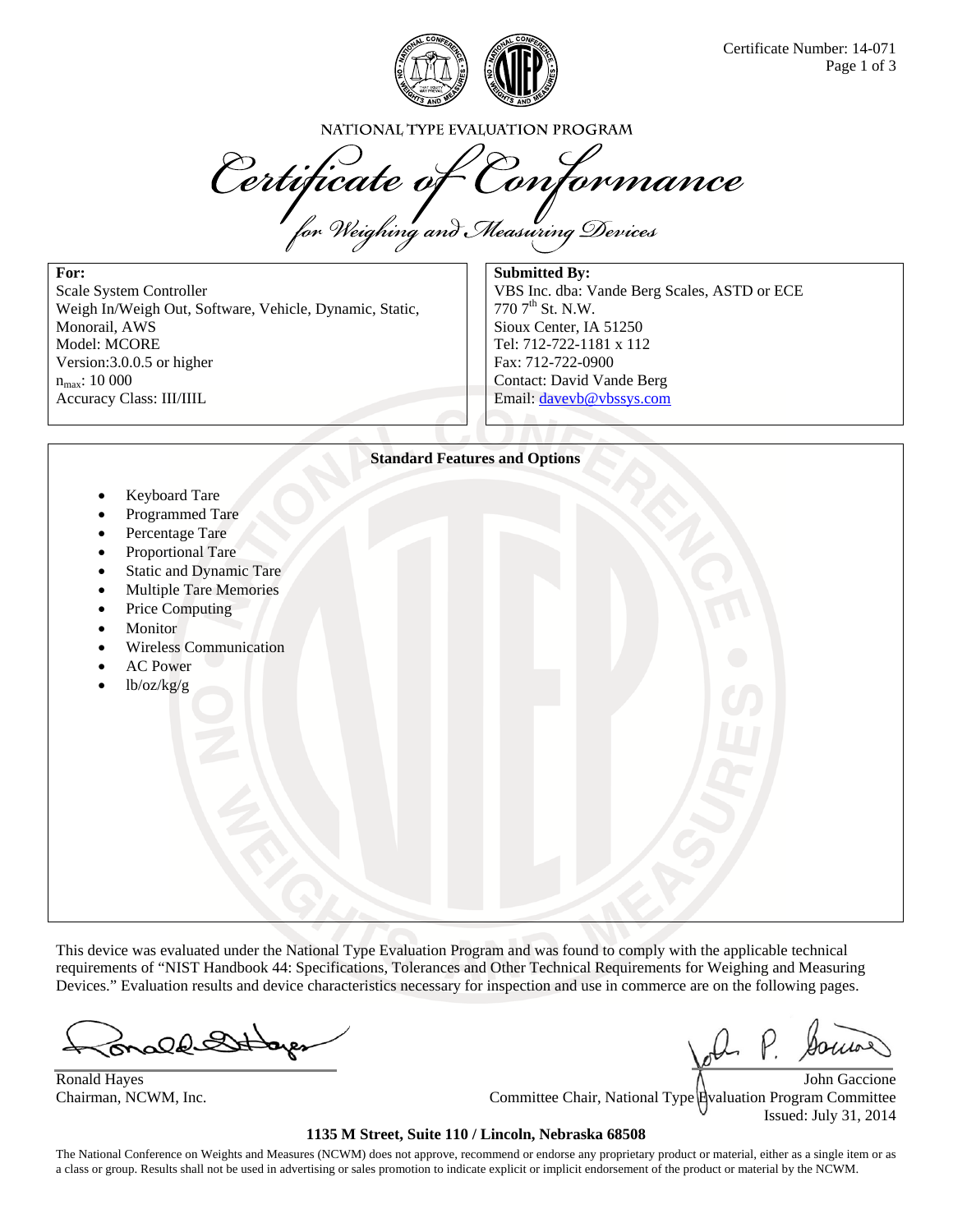

## **VBS, Inc dba Vande Berg Scales, ASTD or ECE**

Scale System Controller / MCORE

**Application:** First Final Metrological Core interface between general purpose and static & dynamic AWS / Monorail indicating element (for use with approved and compatible weighing elements) and application specific software written for scale interfaces such as weigh in/weigh out gross tare net determination, keypad/programmed/recalled/percentage/proportional/static&dynamic monorail tare, monorail trade division rounding, price computing, and AWS applications.

**Identification:** The NTEP Certificate of Conformance number is continuously displayed on the "MCORE G-S.1 ID" button. To obtain this and other G.S.1 information including version number select the button. See button and declaration information screen example below:

**Sealing:** MCORE utilizes a category 3 event logger. To view and or print this information select "MCORE G-S1. ID Button".

**Operation:** The MCORE program is software application that works behind the scenes with weight indication equipment and other application software programs to assure the first final calculations are metrologically correct.

**Test Conditions:** The emphasis of this evaluation was on device design, operation, performance and compliance with marking requirements. The MCORE program is a software application that works with weight indication equipment and other application software programs to assure the first final calculations are metrologically correct. The MCORE program was used with a Vande Berg model SDS indicator (NTEP Certificate of Conformance Number 14-069) interfaced with a load cell simulator. Numerous weighing transactions were performed to verify the tare capabilities, net weight information, price computation, and appropriate usage of unit abbreviations.

**Evaluated By:** E.A.Payne, Jr (MD)

**Type Evaluation Criteria Used:** *NIST Handbook 44 Specifications, Tolerances, and Other Technical Requirements for Weighing and Measuring Devices*, 2014 Edition. *NCWM Publication 14 Weighing Devices*, 2014 Edition.

**Conclusion:** The results of the evaluation and information provided by the manufacturer indicate the device complies with applicable requirements.

**Information Reviewed By:** J. Truex (NCWM)